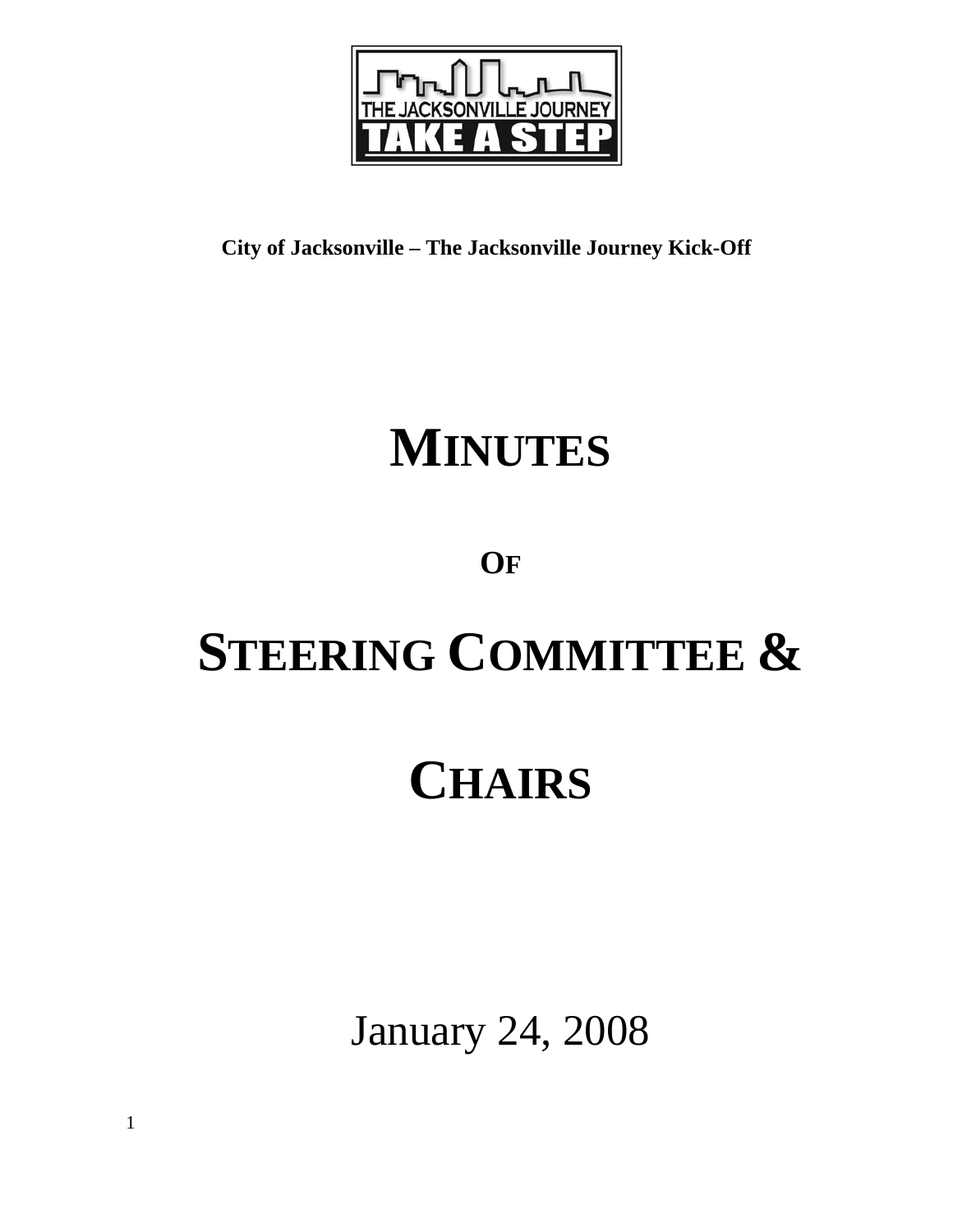### **The Jacksonville Journey – Steering Committee & Chairs Kick-Off**

**January 24, 2008** 

#### **2:00 p.m.**

**PROCEEDINGS before the Jacksonville Journey – Steering Committee Kick-Off taken on Thursday, January 24, 2008, Ed Ball Building – 8th Floor; 214 N. Hogan Street; Jacksonville, Duval County, Florida commencing at approximately 2:00 p.m.** 

**Steering Committee & Committee Chairs**

**Betty Holzendorf – Steering Committee Chair John Rood – Steering Committee Chair Audrey Moran – Positive Youth Development Chair John Coxwell – Intervention & Rehabilitation Chair Tom Petway – Funding Chair Will Ketchum – Public Relations Chair W.C. Gentry – Education, Truancy, Dropout & Literacy Chair Paul Perez – Law Enforcement Deterrence Chair Tony Boselli – Neighborhood Safety & Stability Chair** 

> **Ed Austin - Member Mac Brunson - Member Toni Crawford – Member John Delaney – Member Nat Glover – Member Hugh Green – Member Steve Halverson – Member Dr. Adam Herbert – Member Pete Jackson – Member Rev. Rudolph McKissick, Sr. Jim McMillan – Member Pam Paul – Member Gertrude Peele – Member Steve Wallace – Member Cleve Warren – Member Wayne Weaver - Member**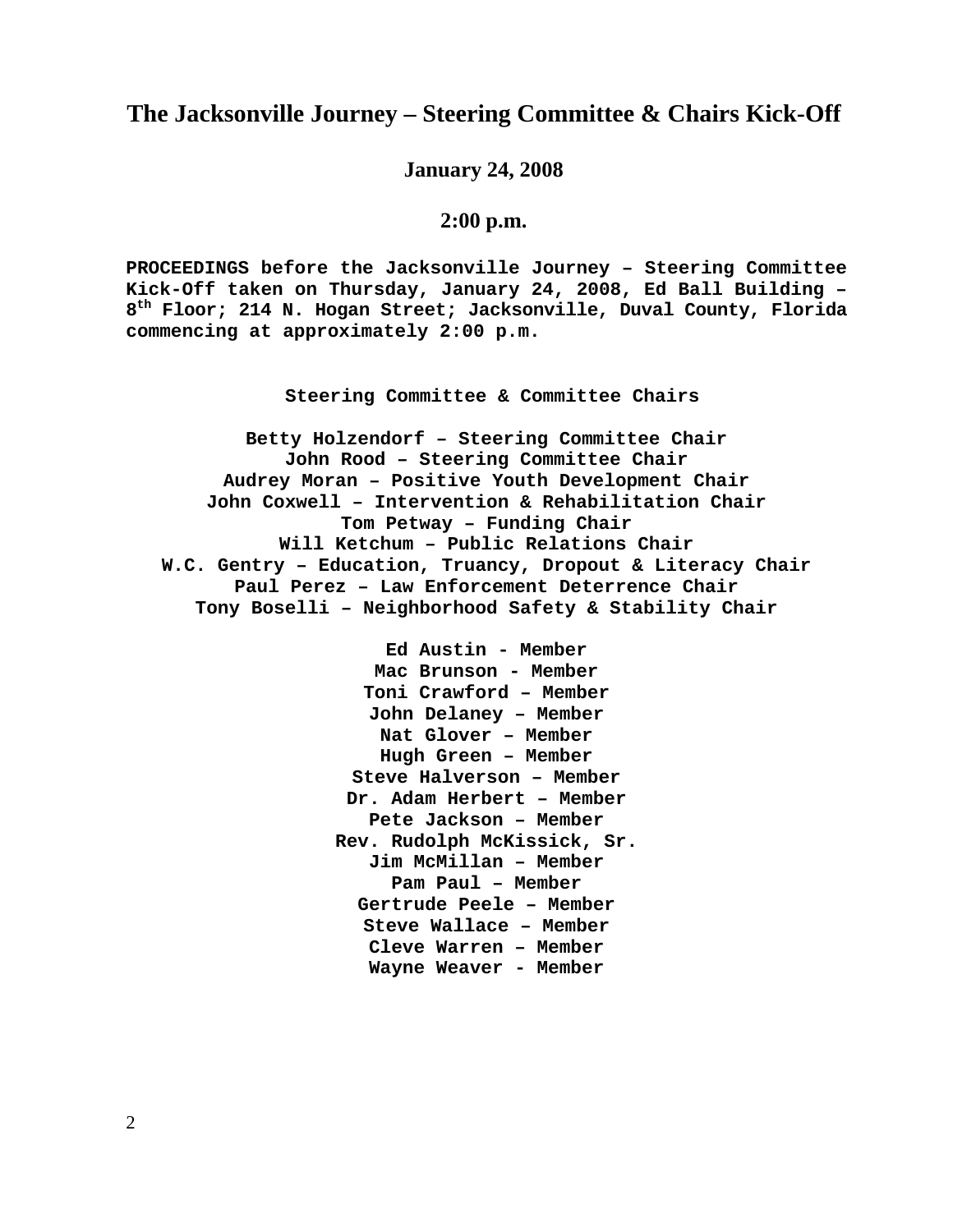### **APPEARANCES**

### **COMMITTEE CHAIRS & MEMBERS:** BETTY HOLZENDORF, Chair

JOHN ROOD, Chair AUDREY MORAN – Chair JOHN COXWELL – Chair TOM PETWAY – Chair WILL KETCHUM – Chair W.C. GENTRY – Chair PAUL PEREZ – Chair TONY BOSELLI - Chair MAC BRUNSON - Member JOHN DELANEY – Member NAT GLOVER – Member STEVE HALVERSON – Member DR. ADAM HERBERT – Member JIM MCMILLAN – Member WAYNE WEAVER - Member

### **ABSENT COMMITTEE MEMBERS:** ED AUSTIN, Member

TONI CRAWFORD – Member HUGH GREEN – Member PETE JACKSON – Member PAM PAUL – Member CLEVE WARREN – Member

#### **STAFF:**

SUSIE WILES KANDI BEGUE ROSLYN PHILLIPS KRISTEN KEY BEACH ADAM HOLLINGSWORTH KERRI STEWART GINNY WALTHOUR DAN CRONRATH SUSAN PELTER RACHEL DAVIS RENEE BRUST MISTY SKIPPER CHAD POPPELL RACHELLE SUNDY STEPHANIE BARNETT LYNN RIX ANNA BRADLEY

#### **OTHERS PRESENT:**

The Honorable Mayor John Peyton Sheriff John Rutherford Undersheriff Frank Mackesy Various Media Representatives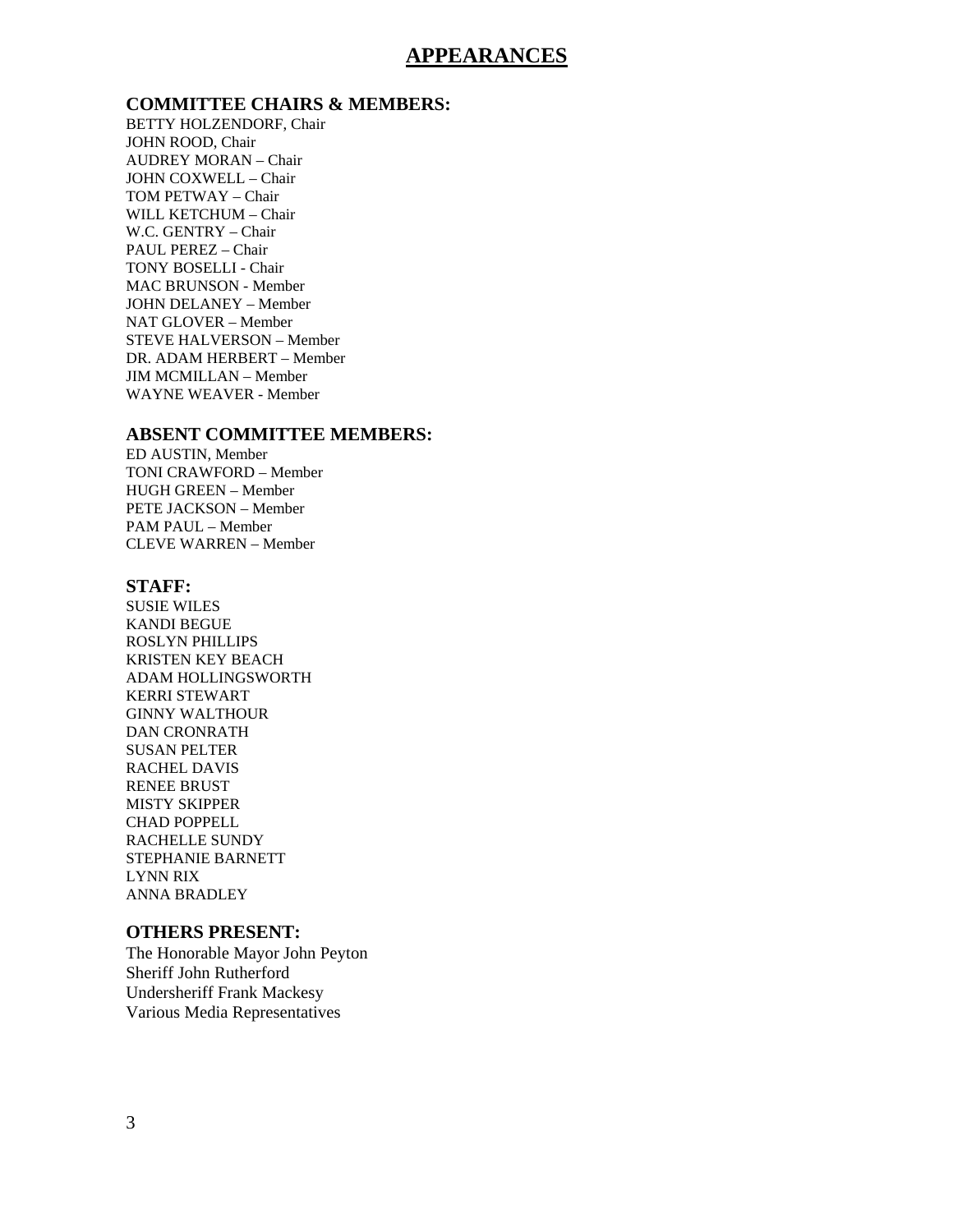January 24, 2008

Steering Committee & Committee Chairs 2:00 p.m.

**Call to Order and Comments.** Chairman Rood called the meeting to order at approximately 2:10 p.m.

**Purpose of Meeting.** Discuss the Mayor's crime initiative – The Jacksonville Journey – Take a Step.

Chairman Rood asked Co-Chairwoman Holzendorf to extend a welcome to the committee assembled. Housekeeping items were covered, such as; Sunshine Law reminder; state name each time the committee is addressed; speak into microphone; etc. Chairman Rood then turned the meeting over to Sheriff Rutherford for a presentation on crime statistics. (All presentations can be found on the website; [www.coj.net](http://www.coj.net/)). Sheriff Rutherford opened the floor to questions:

- Q. The \$17 million that came to NE Florida, where did it go how was it distributed?
- R. It covered the other 13 counties
- Q. What is the response time for officer response?
- R. For Priority 1 7 min and 30 seconds they would prefer this me under 7 minutes
- Q. Where does Jacksonville fall funding wise (Federal dollars)?
- R. In terms of Justice Department grants, Florida is in the top 10 – It's a little harder to determine how Jacksonville ranks.

Sheriff Rutherford then turned the meeting over to Undersheriff Frank Mackesy. A question was posed to the Undersheriff; "What is

4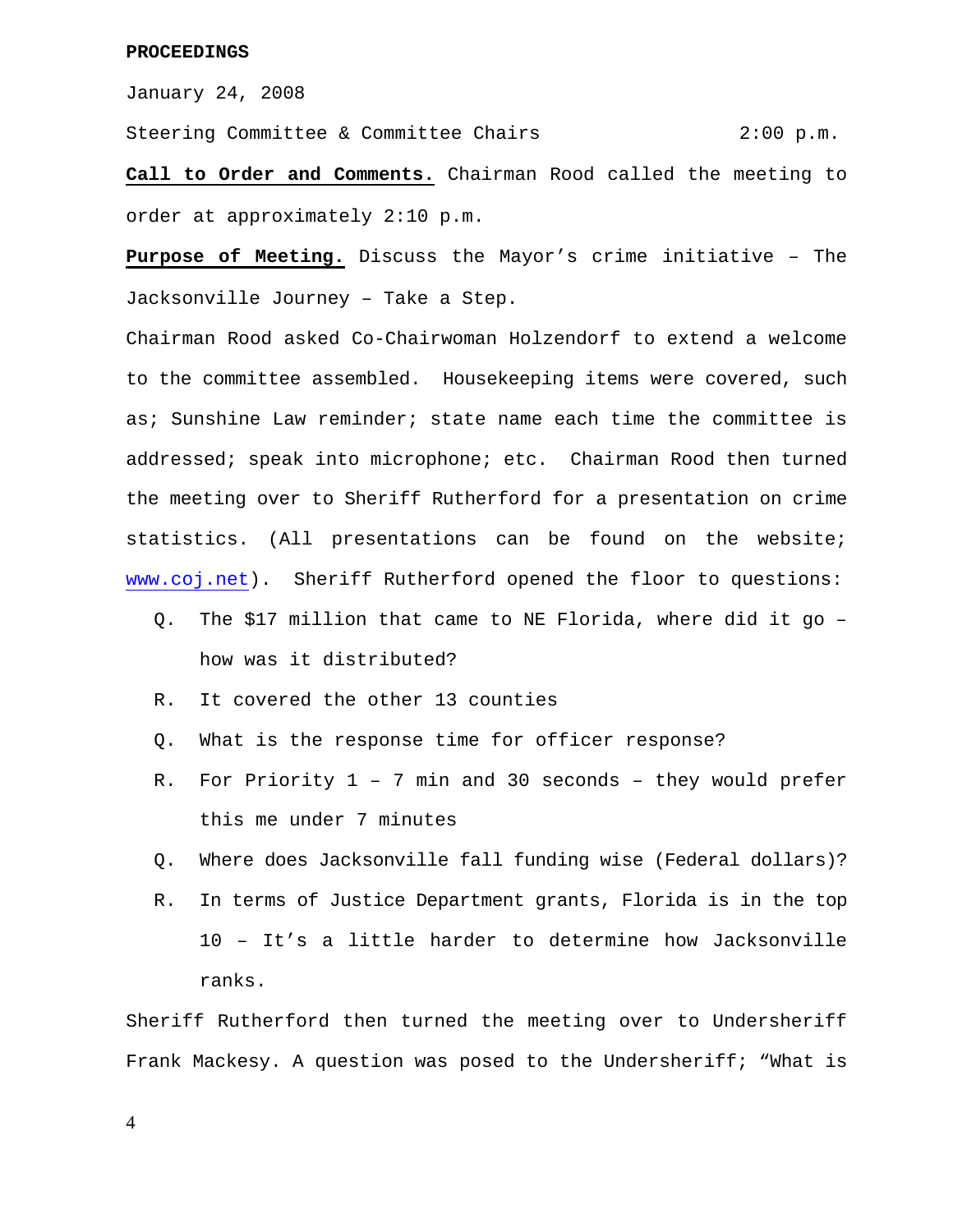your analysis of where you think officers should be placed? – How many officers are needed?" Undersheriff Mackesy notes that currently the JSO is about 58 detectives short; new resources will go to the high crime areas first and currently, it takes approximately eleven months from hire to place an officer on the street.

Chairman Rood thanked the Undersheriff and noted to the group that if there is any interest in the "Take a Walk with the Sheriff" initiative; please contact Susie Wiles, she will coordinate with the JSO to make it happen. The meeting was then turned over to the Sub-Committee Chairs to provide an update of what each committee has been working on, and any suggestions they would like to make to the Steering Committee. Each Chair presentation can be found on the website [\(www.coj.net](http://www.coj.net/)). At the conclusion of the presentations, Ms. Wiles provided an update on the Rev. Rivers Event scheduled for January  $31^{st}$  and February  $1^{st}$  – noted that information was provided in the committee packages. It was further noted that the Steering Committee had added several meetings to the calendar; namely the  $2^{nd}$  and  $4^{th}$  Thursday of each month. Chairman Rood thanked everyone for their hard work and noted he looked forward to seeing them at the next Steering Committee Meeting. Meeting adjourned at approximately 4:06 p.m.

5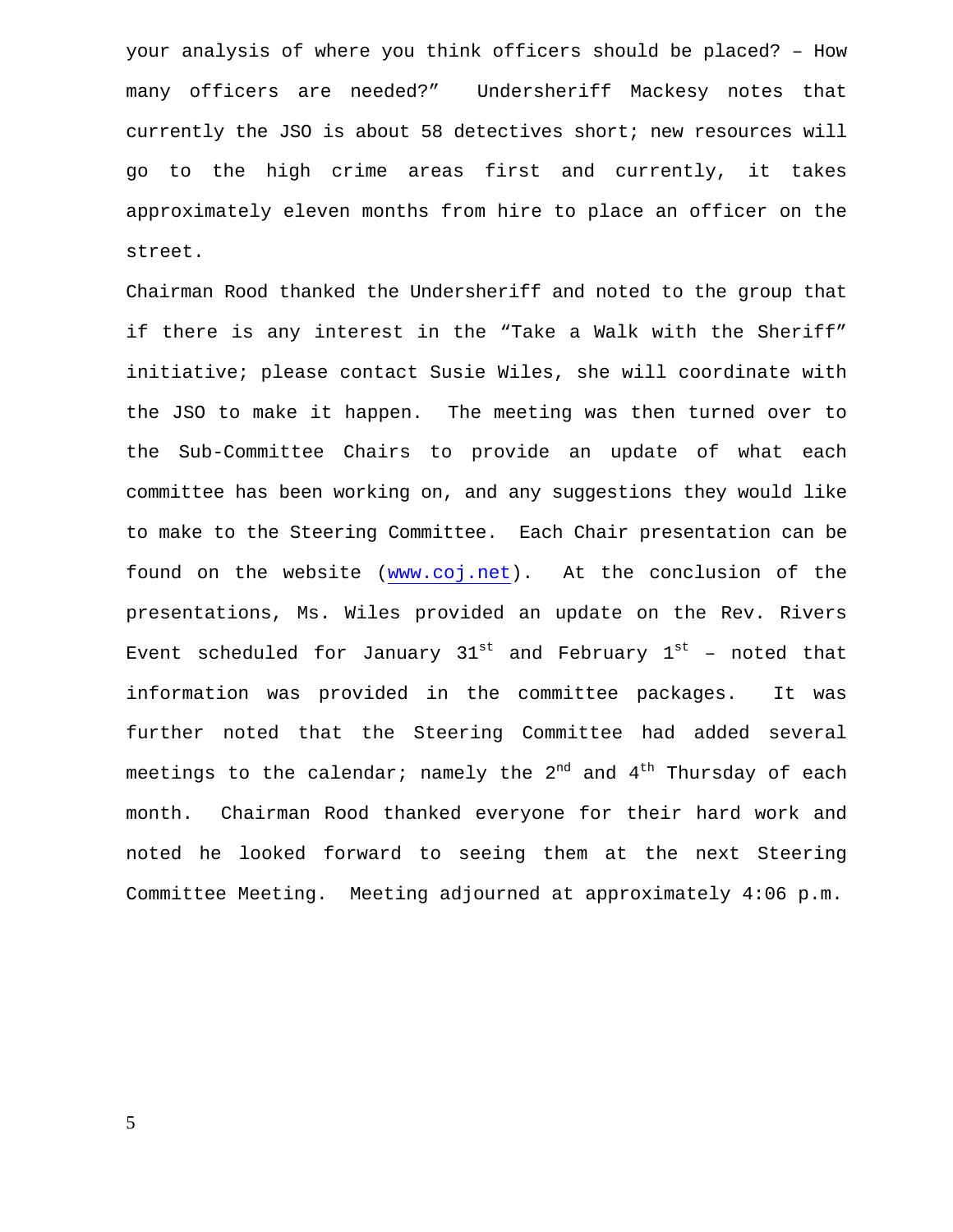### **2. Action Items**

1) Each Chair is to bring a list of recommendations from their respective committee that can be implemented immediately, as well as a general overview of their committee activities.

### **3. Discussion Items**

None.

**Adjournment**. Meeting adjourned at 4:06 p.m.